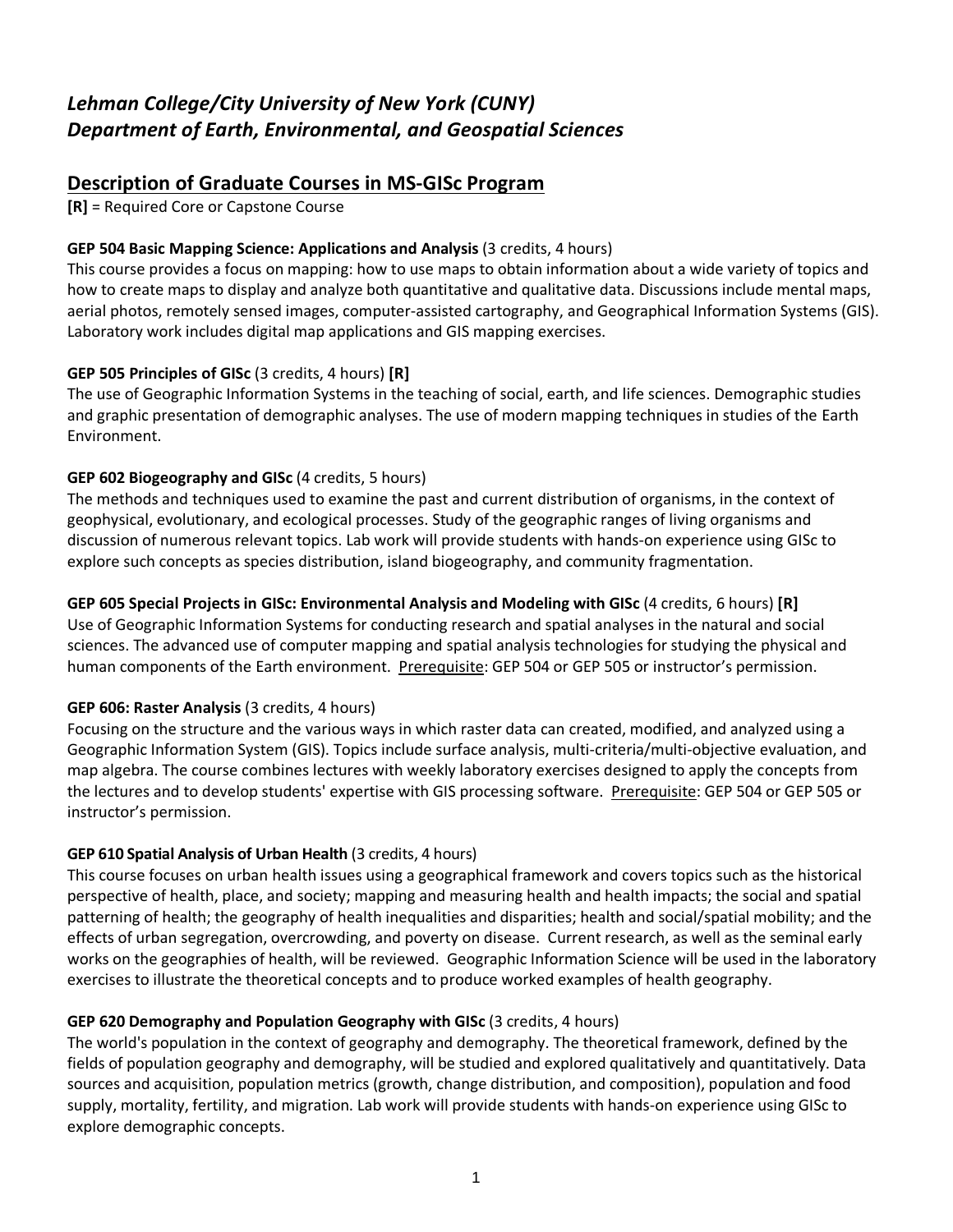### **GEP 621 Introduction to Remote Sensing** (4 credits, 6 hours) **[R]**

Fundamentals of remote sensing: energy interactions between the sun, atmosphere, and features on the earth surface. Structure of raster data, cell size, and both passive and active remote sensing. Spatial, spectral, radiometric and temporal resolution characteristics of different multispectral remotely sensed data using specialized image analysis software. Students will also be exposed to a wide variety of applications in environmental mapping and monitoring, natural resources management, urban and regional planning, and global change research.

### **GEP 630 Geostatistics and Spatial Analytical Concepts** (3 credits, 4 hours) **[R]**

Explores the emerging fields of geostatistics and spatial analysis. Various quantitative techniques will be studied and applied to real-world geographic problems. Exploratory spatial data analysis (ESDA) will be done within multiple GIS packages such as ArcGIS and GeoDa. Traditional statistics (e.g. incidence ratio, correlation, regression) as well as geostatistics such as spatially-lagged regression, spatial error model, and geographically weighted regression (GWR) will be performed within various packages including SPSS, GWRIII, GeoDa, ArcGIS, [R], and Excel. Prerequisite: GEP 504 or GEP 505 or instructor's permission.

### **GEP 631 Advanced Remote Sensing** (4 credits, 5 hours)

Advanced processing and analysis of satellite remote sensing imagery with an emphasis on change detection, advanced image classification methods, and the

integrated use of remote sensing and GIS in geographical analysis. The course combines lectures with weekly laboratory exercises designed to apply the concepts from the lectures and develop students' expertise with remote sensing processing software. Prerequisite: GEP 621 or instructor's permission.

### **GEP 632 Environmental Health and GISc** (3 credits, 4 hours)

This course explores the field of environmental health, especially focusing on spatial factors, medical geography, and the use of Geographic Information Science (GISc) to analyze relevant relationships between environmental impacts, diseases, demographics, socio-economic conditions, and the implications on public health and policy. Topics include environmental epidemiology, environmental toxicology, environmental justice, environmental policy, hazardous substances, air and water quality, food safety, global warming, population pressures, solid waste, occupational health, and risk assessment, as related to environmental health. Lab work uses GISc to examine and analyze environmental health, population, and built environment data for planning and research.

# **GEP 635 Natural Hazards and Risk Analysis** (4 credits, 5 hours)

Fundamentals of the natural hazards and disasters origin; physical and social implications; methods of quantitative and qualitative analysis; elements of geographic, geological, social and political analysis applied to risk estimation and mitigation and management measures. Use of Geographic Information Systems (GIS) tools and analytical techniques in lab exercises and assignments. Prerequisite: GEP 504 or GEP 505 or instructor's permission.

#### **GEP 640 Urban Geography and GISc** (3 credits, 4 hours)

This course covers the contribution of geographical concepts and methods to an understanding of contemporary and future urban issues. It applies the use of GISc to the study of the internal structure of cities and urban systems, including city dynamics, classic and postmodern models, central place theory, urban migration and mobility, race, ethnicity, and gender, urban migration, poverty, industrial and post-industrial urban societies, residential segregation, land use change, gentrification, urban and suburban sprawl, housing, urban environmental issues, and regional planning. Lab work involves using GISc to explore the form and function of urban areas, and to solve critical urban problems using spatial analysis.

#### **GEP 641 Digital Image Analysis** (4 credits, 5 hours)

Introduction to digital image analysis; application of digital analysis techniques to remote sensing data, including mapping of land cover, land use, vegetation, geology, soil, built-up area, agricultural land, and forest. Digital image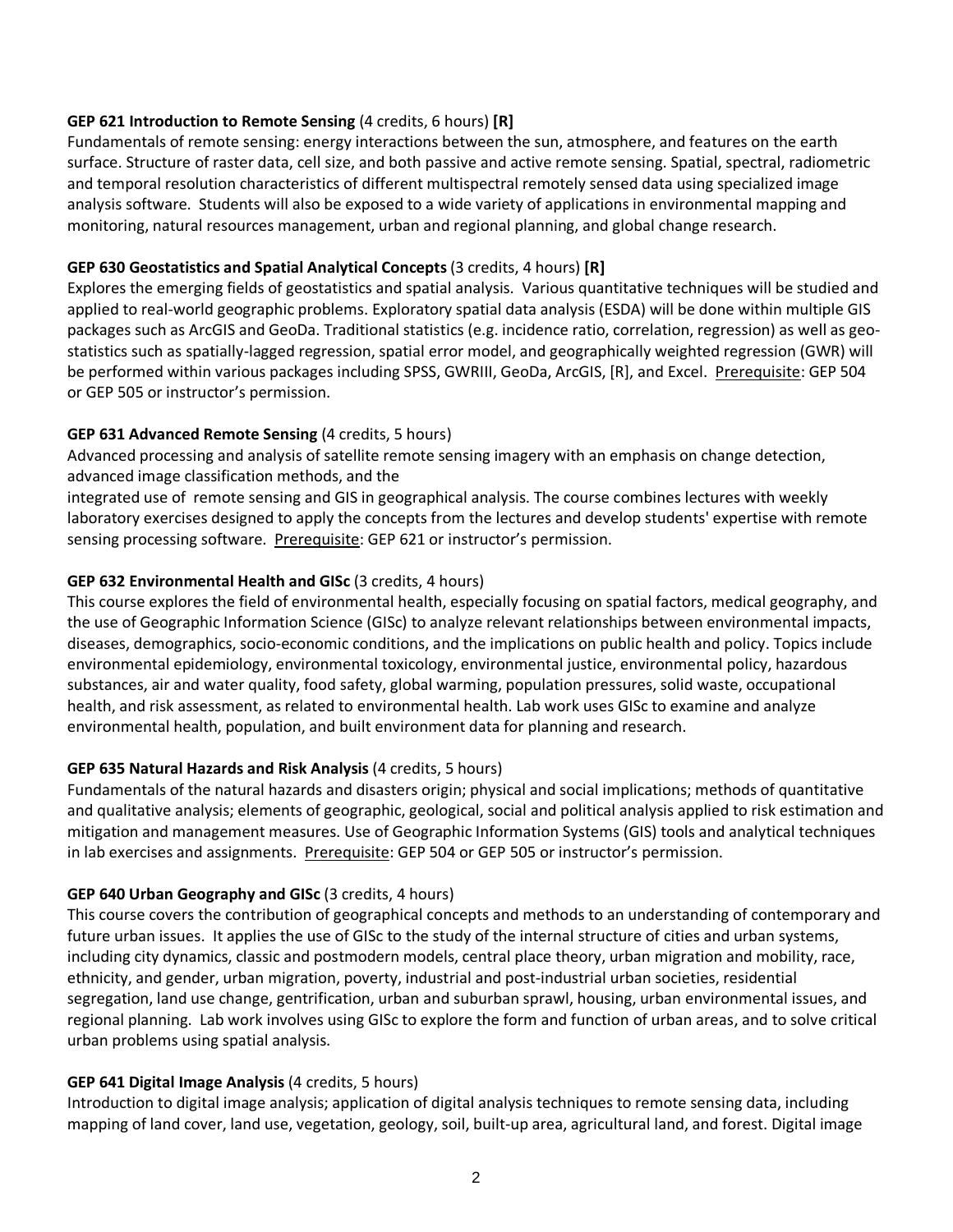analysis techniques will include image processing, transformation, registration, and classification using industry standard digital image analysis software. Advantages and limitations of digital image analysis techniques will be discussed. Prerequisite: GEP 621 or instructor's permission

# **GEP 645 Water Resources, Hydrology, and GISc Analysis** (4 credits, 5 hours)

Principles of hydrology and water resources; analysis of hydrologic data using open-source and commercial Geographic Information Systems (GIS). Statistical and spatial analysis, mapping of critical hydrologic conditions, coupling GIS with hydrologic data analysis and modeling. Prerequisite: GEP 504 or GEP 505 or instructor's permission.

### **GEP 650 Topics in regional geography and applied mapping analysis** (4 credits, 5 hours)

This field-based course will teach students basics of field data investigation and analysis using Geographic Information Systems (GIS) and Global Positioning System (GPS) within the context of the local (regional) geographic settings. Students will select the topic of regional investigation and use both, literature and local (regional) resources to conduct their own applied geographic study. Use of GIS for mapping and data entry will provide students with necessary skills for practical work with collected terrain data and satellite imagery. Labs will use field data and datasets from NASA, USGS, NOAA and local sources (universities, data portals, etc.)

# **GEP 660 Geovisualization and Analytical Cartography** (4 credits, 6 hours)

Students will utilize advanced Geographic Information Science (GISc) and graphic design techniques in tandem with licensed and free software to produce maps and geovisualizations of complex spatial data with a focus on understanding cartographic conventions and principles of good cartographic design. Maps will be studied critically in terms of their production, interpretation, and relationship to space and place. Prerequisite: GEP 504 or GEP 505 or instructor's permission.

# **GEP 662 Introduction to Programming for GISc** (3 credits, 4 hours)

Programming and scripting for Geographic Information Science (GISc) with a focus on applying programming methods to answer geographic questions. Students will learn how to use programming to automate geoprocessing tasks and develop new analytical tools. Prerequisite: GEP 504 or GEP 505 or instructor's permission.

# **GEP 664: Spatial Database Management** (3 credits, 4 hours)

Spatial Database Management with a focus on managing spatial data within a relational database for use with Geographic Information Systems. In addition to learning relational database concepts and Structured Query Language (SQL), students will learn how to create and manage a spatial database, manage database security, maintain data integrity and model spatial relationships within the database, and work within a multiuser editing environment. Prerequisite: GEP 504 or GEP 505 or instructor's permission.

**GEP 670 Internship Seminar in GISc** (4 credits, may be repeated up to 8 credits total) **[R – only for PEAR option]** Current issues in Geographic Information Science(GISc), with weekly work as an intern in one of various governmental, non-profit, academic, or consulting organizations. Minimum 150 hours of GISc-related project work. Prerequisite: GEP 504 or GEP 505 AND instructor's permission.

#### **GEP 675 Data Acquisition and Integration Methods for GISc Analysis** (3 credits, 4 hours)

The techniques and science behind field methods commonly used for the acquisition and creation of geo-spatial data. Various techniques for data capture as well as processing and analyzing the data within a geographic information system (GIS). Labs will focus on the hardware and software needed for data creation, the integration of this information into a coherent GIS, and basic concepts of analysis including point-pattern analysis. Students will use GPS devices, mobile GIS, workstation GIS, as well as data from other sources including satellite and airborne remotely sensed data. Prerequisite: GEP 504 or GEP 505 or instructor's permission.